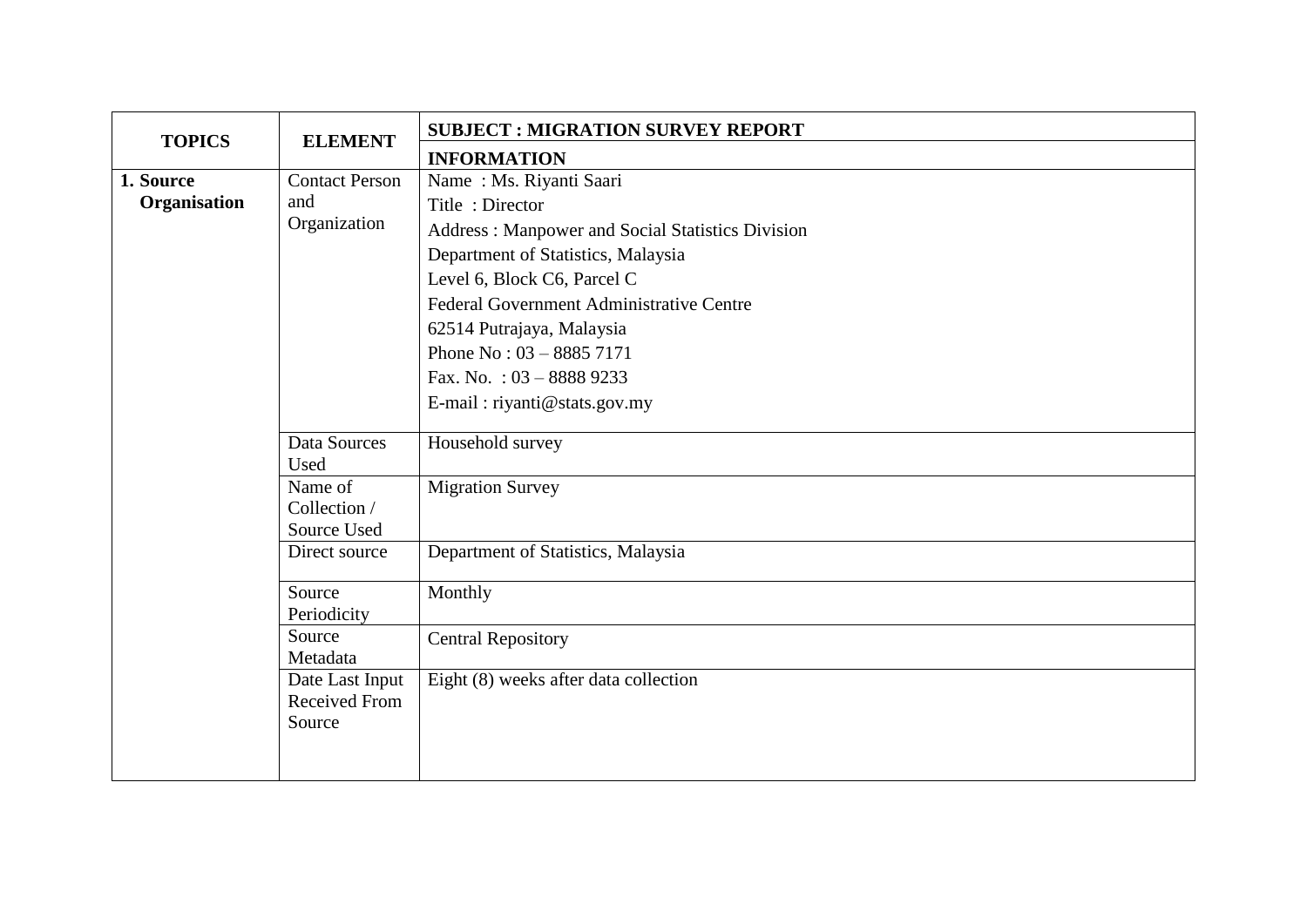| 2. Data<br><b>Characteristic</b><br>and collection | Variable<br>collected           | Socio-economics characteristics of migrants and non-migrants such as:<br>i) Age;<br>ii) Sex;<br>iii) Status of Employment;<br>iv) Type of occupation at the place of destination;<br>v) Marital status; and<br>vi) Educational attainment.                                                                                                                                                                                                                                                                                         |
|----------------------------------------------------|---------------------------------|------------------------------------------------------------------------------------------------------------------------------------------------------------------------------------------------------------------------------------------------------------------------------------------------------------------------------------------------------------------------------------------------------------------------------------------------------------------------------------------------------------------------------------|
|                                                    | Sampling<br>Frame               | The sampling frame used is from the National Household Sampling Frame (NHSF) which is made up<br>of Enumeration Blocks (EBs) - geographically contiguous areas of land with identifiable boundaries-<br>created for the 2010 Population and Housing Census                                                                                                                                                                                                                                                                         |
|                                                    | Sampling<br>Design              | - Two levels of stratification are used, i.e., primary stratum (made up of states of Malaysia, including<br>federal territories) and secondary stratum (made up of urban and rural stratum formed within the<br>primary stratum).<br>- Samples are drawn independently within each level of the secondary stratum. The first stage of<br>units of sample selection is the EB level while the second stage units are the living quarters (LQs)<br>within the EBs. All households and persons within the selected LQs are canvassed. |
|                                                    | Determination<br>of Sample Size | The (annual) number of selected LQs is around 70,000 to 80,000                                                                                                                                                                                                                                                                                                                                                                                                                                                                     |
|                                                    | Periodicity                     | Monthly                                                                                                                                                                                                                                                                                                                                                                                                                                                                                                                            |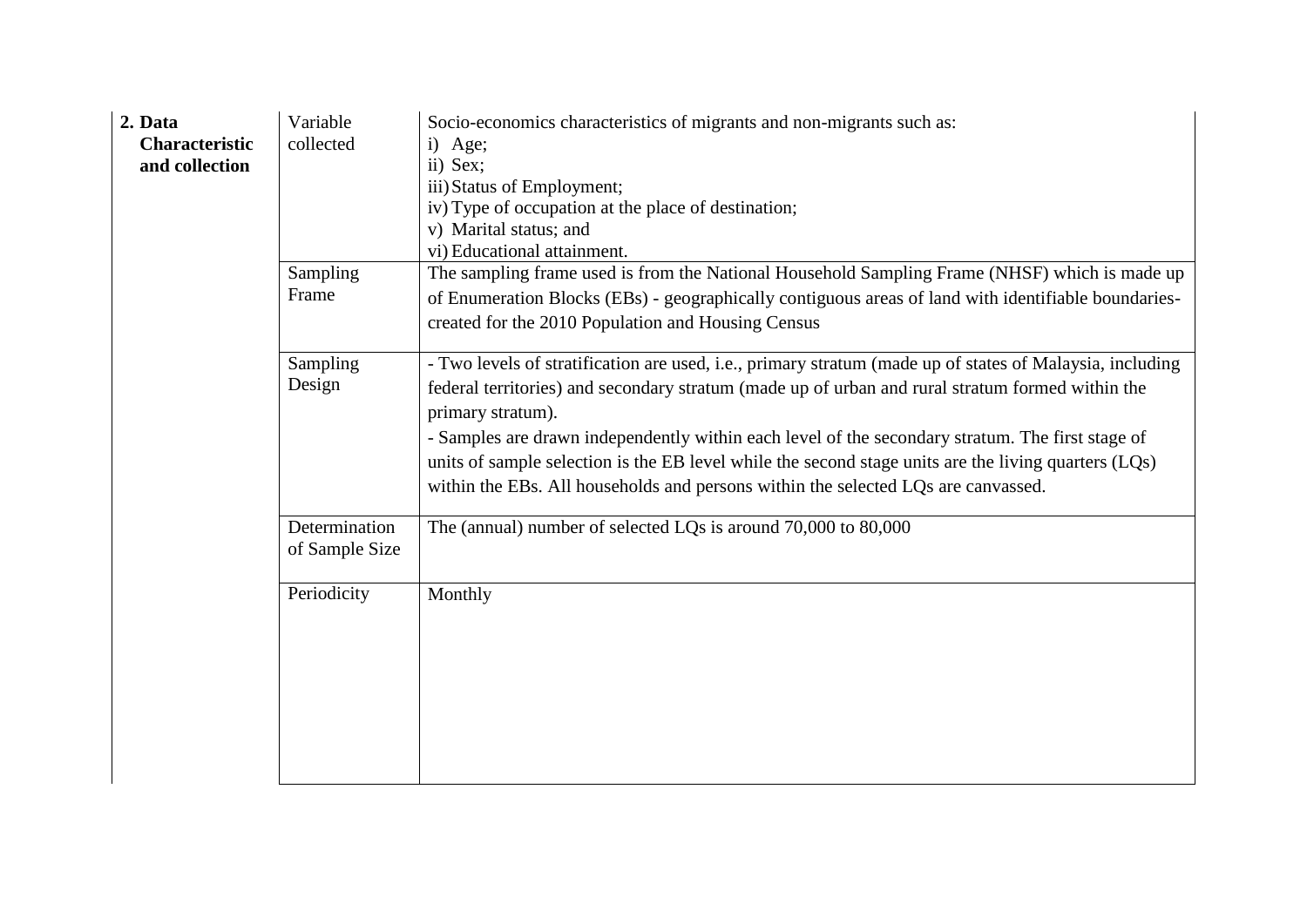|                | Reference                     |              | The reference period of the survey is "monthly moving reference period" that is: |
|----------------|-------------------------------|--------------|----------------------------------------------------------------------------------|
|                | Period                        | Survey month | Reference period                                                                 |
|                |                               | January      | 1 January 2012 to 1 January 2013                                                 |
|                |                               | February     | 1 February 2012 to 1 February 2013                                               |
|                |                               | March        | 1 March 2012 to 1 March 2013                                                     |
|                |                               | April        | 1 April 2012 to 1 April 2013                                                     |
|                |                               | May          | 1 May 2012 to 1 May 2013                                                         |
|                |                               | June         | 1 June 2012 to 1 June 2013                                                       |
|                |                               | July         | 1 July 2012 to 1 July 2013                                                       |
|                |                               | August       | 1 August 2012 to 1 August 2013                                                   |
|                |                               | September    | 1 September 2012 to 1 September 2013                                             |
|                |                               | October      | 1 October 2012 to 1 October 2013                                                 |
|                |                               | November     | 1 November 2012 to 1 November 2013                                               |
|                |                               | December     | 1 December 2012 to 1 December 2013                                               |
|                | <b>Base Period</b>            | <b>NA</b>    |                                                                                  |
|                | Date Last                     | 2013         |                                                                                  |
|                | Updated                       |              |                                                                                  |
|                | Link To<br>Release            | 30 Jun 2014  |                                                                                  |
|                | Calender                      |              |                                                                                  |
|                |                               |              |                                                                                  |
|                | Other Data<br>Characteristics | <b>NA</b>    |                                                                                  |
|                | and Collection                |              |                                                                                  |
| 3. Statistical | Statistical                   | Household    |                                                                                  |
| Population and | Population                    |              |                                                                                  |
| Scope of the   | Subtopic                      | <b>NA</b>    |                                                                                  |
| Data           |                               |              |                                                                                  |
|                | Geographical                  | Malaysia     |                                                                                  |
|                | Coverage                      |              |                                                                                  |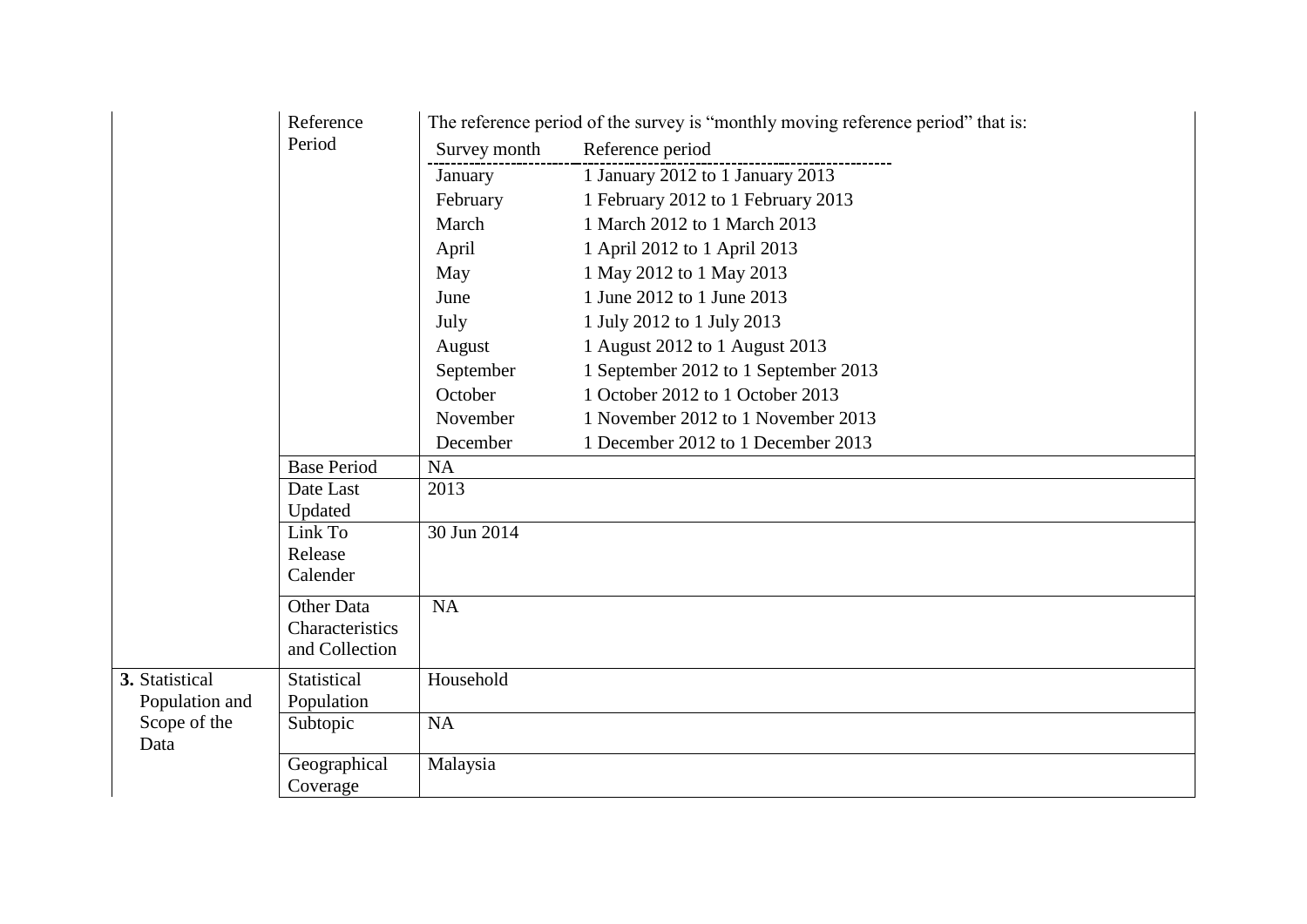|                                                                                | Sector<br>Coverage                      | <b>NA</b>                                                                                                                                                                                                                                                                                                                                                                                                                                                                                                                                                                                                                                                                                                                                                                                                                                                                                                                                                                                                                                                                                                                                                                 |
|--------------------------------------------------------------------------------|-----------------------------------------|---------------------------------------------------------------------------------------------------------------------------------------------------------------------------------------------------------------------------------------------------------------------------------------------------------------------------------------------------------------------------------------------------------------------------------------------------------------------------------------------------------------------------------------------------------------------------------------------------------------------------------------------------------------------------------------------------------------------------------------------------------------------------------------------------------------------------------------------------------------------------------------------------------------------------------------------------------------------------------------------------------------------------------------------------------------------------------------------------------------------------------------------------------------------------|
|                                                                                | Institutional<br>Coverage               | <b>NA</b>                                                                                                                                                                                                                                                                                                                                                                                                                                                                                                                                                                                                                                                                                                                                                                                                                                                                                                                                                                                                                                                                                                                                                                 |
|                                                                                | Item/Product<br>Coverage                | <b>NA</b>                                                                                                                                                                                                                                                                                                                                                                                                                                                                                                                                                                                                                                                                                                                                                                                                                                                                                                                                                                                                                                                                                                                                                                 |
|                                                                                | Population<br>Coverage                  | Household members (persons who may be related and/or persons unrelated who usually live together<br>and make common provisions for food and other essentials for living) aged one year and over who<br>resides in private living quarters (LQ) in Malaysia.                                                                                                                                                                                                                                                                                                                                                                                                                                                                                                                                                                                                                                                                                                                                                                                                                                                                                                               |
|                                                                                | Product<br>Coverage                     | <b>NA</b>                                                                                                                                                                                                                                                                                                                                                                                                                                                                                                                                                                                                                                                                                                                                                                                                                                                                                                                                                                                                                                                                                                                                                                 |
|                                                                                | Other Coverage                          | <b>NA</b>                                                                                                                                                                                                                                                                                                                                                                                                                                                                                                                                                                                                                                                                                                                                                                                                                                                                                                                                                                                                                                                                                                                                                                 |
| 4. Statistical<br><b>Concepts and</b><br><b>Classifications</b><br><b>Used</b> | <b>Key Statistical</b><br>Concepts Used | • Manual on methods of estimating population: Manual VI - Methods of Measuring Internal<br>Migration<br>• Respondent are asked for the usual place of residence on two specific reference dates which are<br>exactly one year apart. The scope of the survey is "fixed-term migration". A change in the usual<br>place of residence locality at these two points in time constitutes migration. Any intervening move<br>between these two reference dates in not taken into consideration.<br>• The survey population is defined as the following migration status:<br>a. Internal migrants; those who have changed their place of residence at various geographical levels.<br>They may be categorized as inter-state migrants, if they move from one state to another. If the<br>movement is within the same state, they are known as intra-state migrants.<br>b. International migrants; those who has moved from other country to Malaysia.<br>c. Non-migrants; refers to those with the same usual place of residence or move within the same<br>locality.<br>• The definition of employment follows the recommendation of the International Labour<br>Organisation. |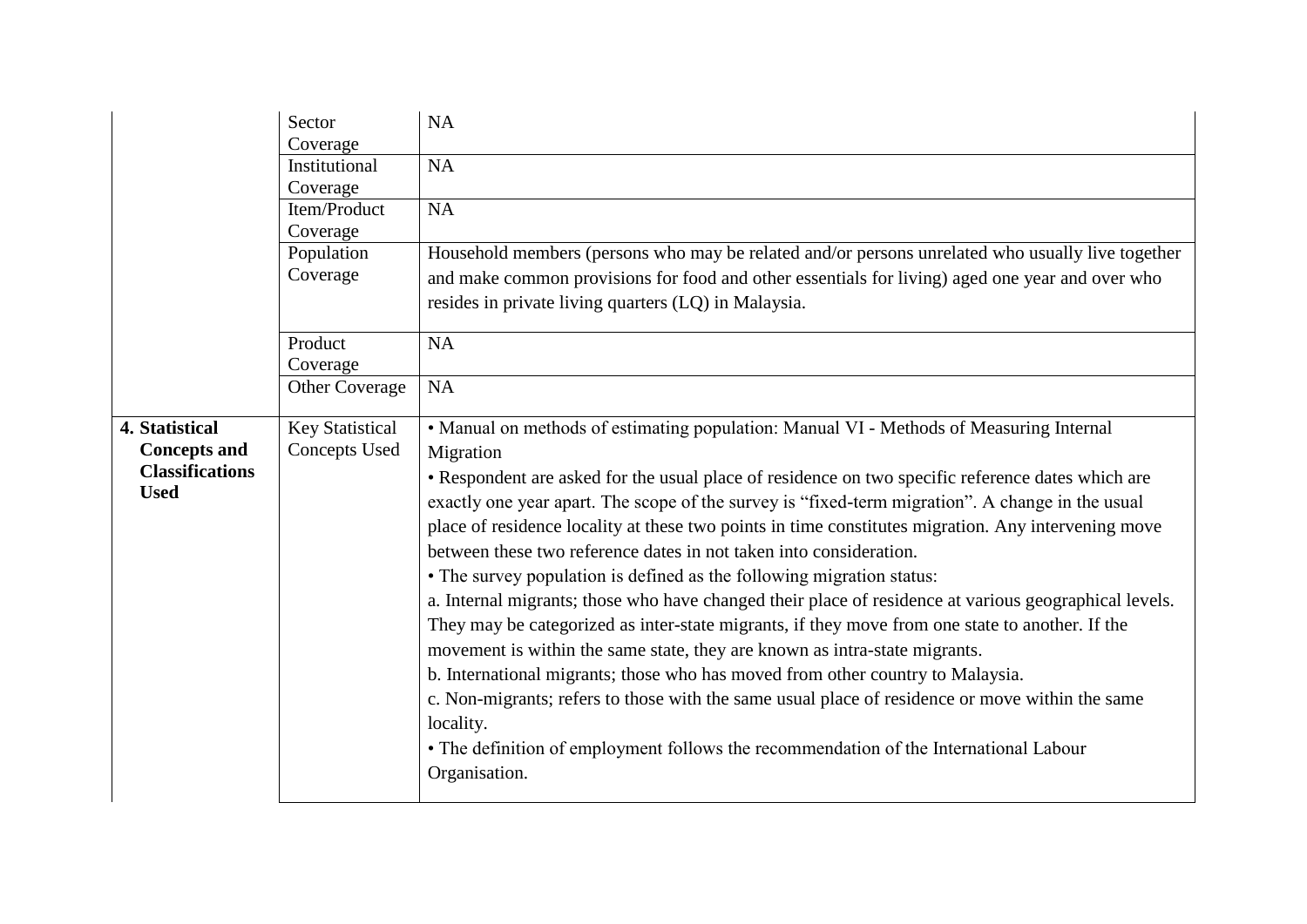|                                      | Classification<br>Used              |                                                                                         | • Malaysia Standard Industrial Classification (MSIC) 2008;<br>• Malaysia Standard Classification of Occupations (MASCO) 2008.                                                                                                                                                                                                                                                                                                                                                                                                                                                                                                                                                                                                                                                                                                                                                                           |  |  |
|--------------------------------------|-------------------------------------|-----------------------------------------------------------------------------------------|---------------------------------------------------------------------------------------------------------------------------------------------------------------------------------------------------------------------------------------------------------------------------------------------------------------------------------------------------------------------------------------------------------------------------------------------------------------------------------------------------------------------------------------------------------------------------------------------------------------------------------------------------------------------------------------------------------------------------------------------------------------------------------------------------------------------------------------------------------------------------------------------------------|--|--|
|                                      |                                     |                                                                                         |                                                                                                                                                                                                                                                                                                                                                                                                                                                                                                                                                                                                                                                                                                                                                                                                                                                                                                         |  |  |
| 5. Statistical<br>Computation<br>and | Aggregation<br>and<br>Consolidation |                                                                                         | National and state level                                                                                                                                                                                                                                                                                                                                                                                                                                                                                                                                                                                                                                                                                                                                                                                                                                                                                |  |  |
| <b>Dissemination</b>                 | Estimation                          | below:-<br>Round<br>2<br>$\mathfrak{Z}$<br>4<br>5<br>6<br>7<br>8<br>9<br>10<br>11<br>12 | Estimation procedures were applied in two stages. The first stage was to obtain the weighted<br>estimates of migration from the sample, keeping in mind that the selected EBs in the sample were<br>systematically allocated to twelve reference period in 2013 with different reference dates as listed<br>Reference dates<br>1st January 2012 to 1st January 2013<br>1st February 2012 to 1st February 2013<br>1st March 2012 to 1st March 2013<br>1st April 2012 to 1st April 2013<br>1st May 2012 to 1st May 2013<br>1st June 2012 to 1st June 2013<br>1st July 2012 to 1st July 2013<br>1st August 2012 to 1st August 2013<br>1st September 2012 to 1st September 2013<br>1st October 2012 to 1st October 2013<br>1st November 2012 to 1st November 2013<br>1st December 2012 to 1 Desember 2013<br>The estimation method used assumes that the migration flow is uniformly distributed throughout |  |  |
|                                      |                                     | to the survey dates.                                                                    | each one year period and thus provides the average migration estimates from 1st July 2012 to 30th<br>June 2013 for the survey year 2013. It is also to be noted that the reference periods differ according                                                                                                                                                                                                                                                                                                                                                                                                                                                                                                                                                                                                                                                                                             |  |  |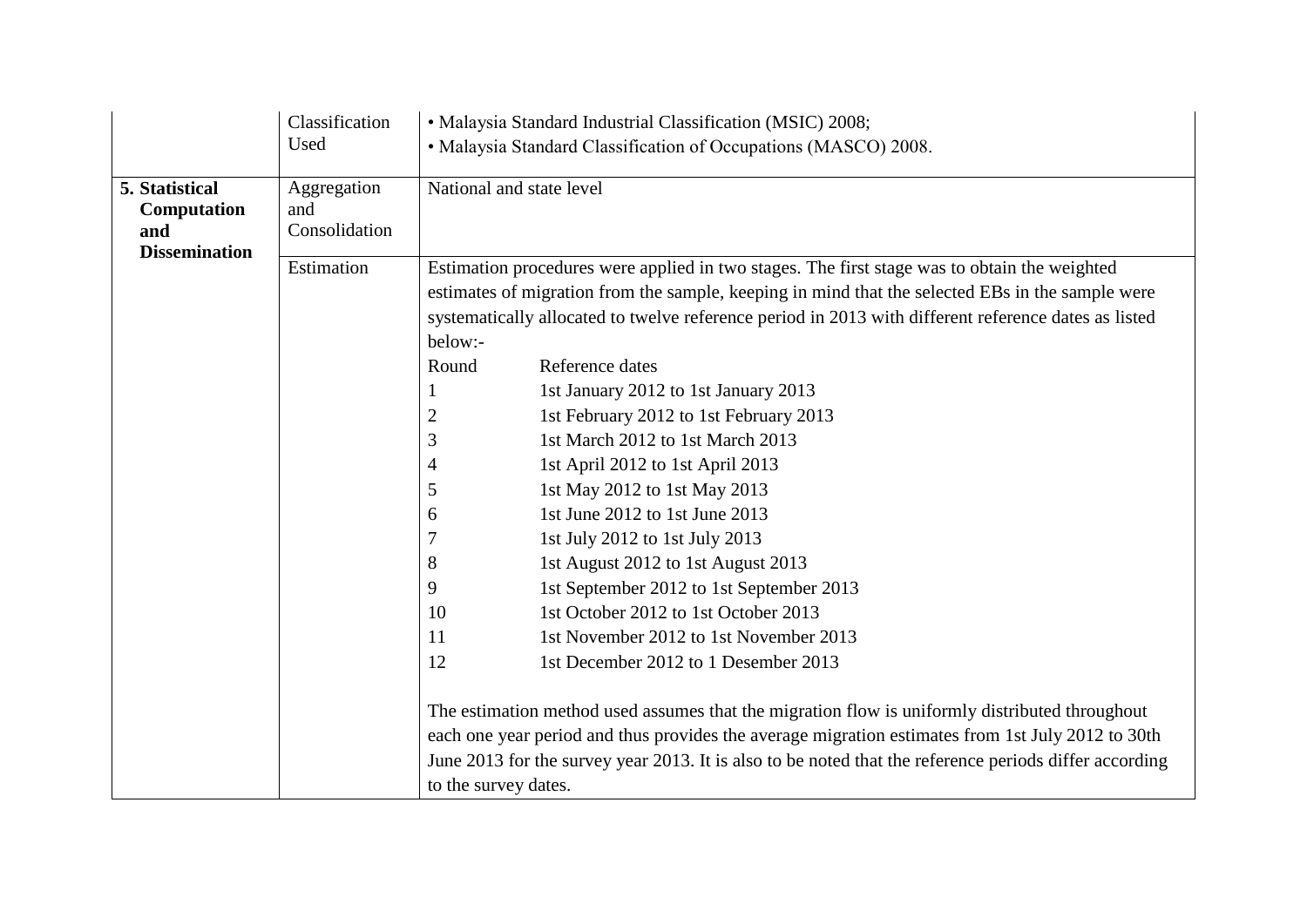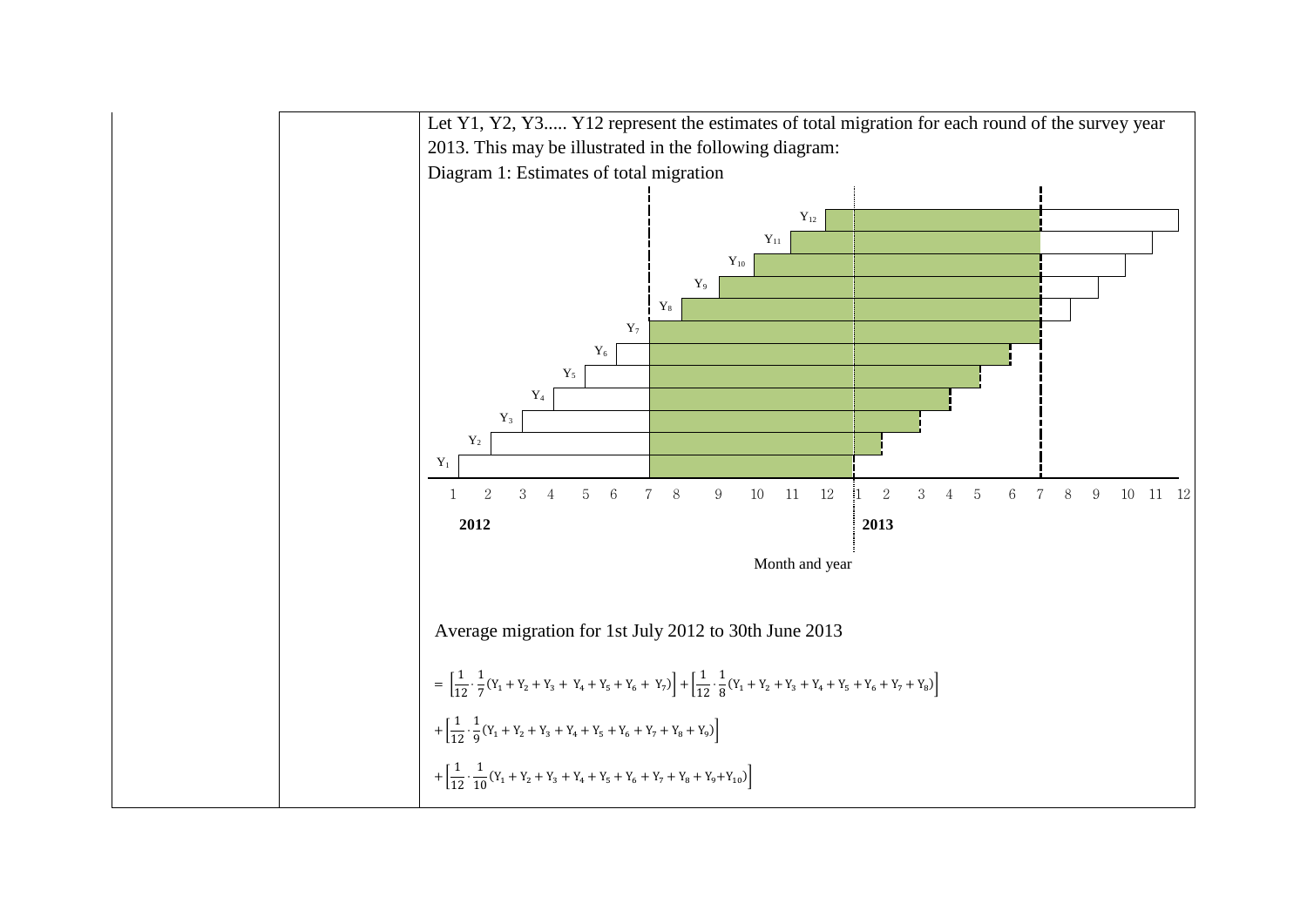| + $\left[\frac{1}{12} \cdot \frac{1}{11} (Y_1 + Y_2 + Y_3 + Y_4 + Y_5 + Y_6 + Y_7 + Y_8 + Y_9 + Y_{10} + Y_{11})\right]$                                                                                                                 |
|------------------------------------------------------------------------------------------------------------------------------------------------------------------------------------------------------------------------------------------|
| $+\left[\frac{1}{12}\cdot\frac{1}{12}(Y_1+Y_2+Y_3+Y_4+Y_5+Y_6+Y_7+Y_8+Y_9+Y_{10}+Y_{11}+Y_{12})\right]$                                                                                                                                  |
| $+\left \frac{1}{12}\cdot\frac{1}{11}(Y_2+Y_3+Y_4+Y_5+Y_6+Y_7+Y_8+Y_9+Y_{10}+Y_{11}+Y_{12})\right $                                                                                                                                      |
| $+\left \frac{1}{12}\cdot\frac{1}{10}(Y_3+Y_4+Y_5+Y_6+Y_7+Y_8+Y_9+Y_{10}+Y_{11}+Y_{12})\right $                                                                                                                                          |
| $+\left[\frac{1}{12}\cdot\frac{1}{9}(Y_4+Y_5+Y_6+Y_7+Y_8+Y_9+Y_{10}+Y_{11}+Y_{12})\right]+\left[\frac{1}{12}\cdot\frac{1}{8}(Y_5+Y_6+Y_7+Y_8+Y_9+Y_{10}+Y_{11}+Y_{12})\right]$                                                           |
| $+\left[\frac{1}{12}\cdot\frac{1}{7}(Y_6+Y_7+Y_8+Y_9+Y_{10}+Y_{11}+Y_{12})\right]+\left[\frac{1}{12}\cdot\frac{1}{6}(Y_7+Y_8+Y_9+Y_{10}+Y_{11}+Y_{12})\right]$                                                                           |
| $= \left(\frac{1}{84}Y_1 + \frac{1}{96}Y_1 + \frac{1}{108}Y_1 + \frac{1}{120}Y_1 + \frac{1}{132}Y_1 + \frac{1}{144}Y_1\right)$                                                                                                           |
| $+\left(\frac{1}{84}Y_2+\frac{1}{96}Y_2+\frac{1}{108}Y_2+\frac{1}{120}Y_2+\frac{1}{132}Y_2+\frac{1}{144}Y_2+\frac{1}{132}Y_2\right)$                                                                                                     |
| $+\left(\frac{1}{84}Y_3+\frac{1}{96}Y_3+\frac{1}{108}Y_3+\frac{1}{120}Y_3+\frac{1}{132}Y_3+\frac{1}{144}Y_3+\frac{1}{132}Y_3+\frac{1}{120}Y_3\right)$                                                                                    |
| $+\left(\frac{1}{84}Y_4+\frac{1}{96}Y_4+\frac{1}{108}Y_4+\frac{1}{120}Y_4+\frac{1}{132}Y_4+\frac{1}{144}Y_4+\frac{1}{132}Y_4+\frac{1}{120}Y_4+\frac{1}{108}Y_4\right)$                                                                   |
| $+\left(\frac{1}{84}Y_5+\frac{1}{96}Y_5+\frac{1}{108}Y_5+\frac{1}{120}Y_5+\frac{1}{132}Y_5+\frac{1}{144}Y_5+\frac{1}{132}Y_5+\frac{1}{120}Y_5+\frac{1}{108}Y_5+\frac{1}{96}Y_5\right)$                                                   |
| $+\left(\frac{1}{84}Y_6+\frac{1}{96}Y_6+\frac{1}{108}Y_6+\frac{1}{120}Y_6+\frac{1}{132}Y_6+\frac{1}{144}Y_6+\frac{1}{132}Y_6+\frac{1}{120}Y_6+\frac{1}{108}Y_6+\frac{1}{96}Y_6+\frac{1}{84}Y_6\right)$                                   |
| $+\left(\frac{1}{84}Y_7+\frac{1}{96}Y_7+\frac{1}{108}Y_7+\frac{1}{120}Y_7+\frac{1}{132}Y_7+\frac{1}{144}Y_7+\frac{1}{132}Y_7+\frac{1}{120}Y_7+\frac{1}{108}Y_7+\frac{1}{96}Y_7+\frac{1}{84}Y_7+\frac{1}{72}Y_7\right)$                   |
| $+\left(\frac{1}{96}Y_8+\frac{1}{108}Y_8+\frac{1}{120}Y_8+\frac{1}{132}Y_8+\frac{1}{144}Y_8+\frac{1}{132}Y_8+\frac{1}{120}Y_8+\frac{1}{108}Y_8+\frac{1}{96}Y_8+\frac{1}{84}Y_8+\frac{1}{72}Y_8\right)$                                   |
| $+\left(\frac{1}{108}\gamma_9+\frac{1}{120}\gamma_9+\frac{1}{132}\gamma_9+\frac{1}{144}\gamma_9+\frac{1}{132}\gamma_9+\frac{1}{120}\gamma_9+\frac{1}{108}\gamma_9+\frac{1}{96}\gamma_9+\frac{1}{84}\gamma_9+\frac{1}{72}\gamma_9\right)$ |

 $\mathsf{r}$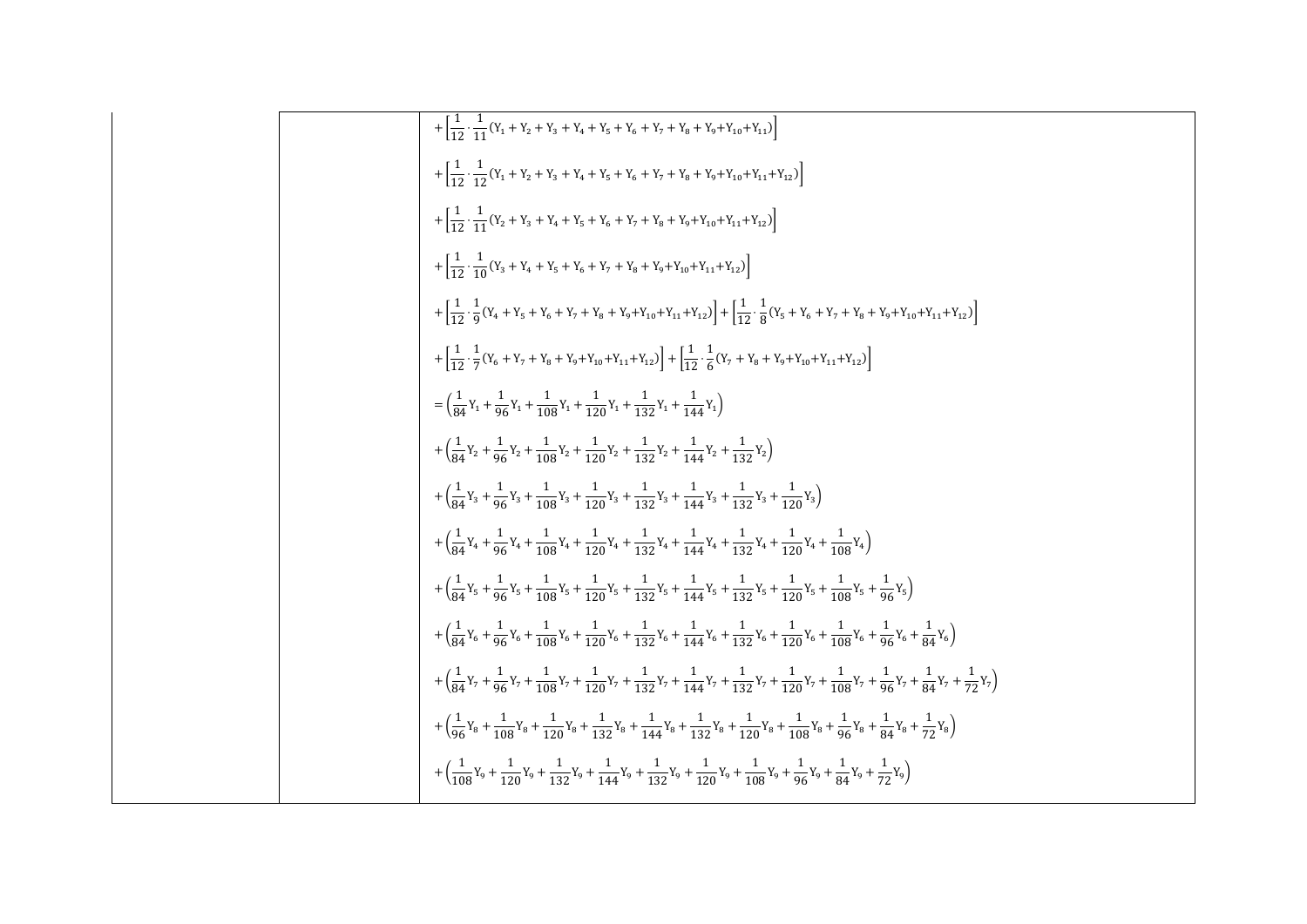$$
+\left(\frac{1}{120}Y_{10} + \frac{1}{132}Y_{10} + \frac{1}{144}Y_{10} + \frac{1}{132}Y_{10} + \frac{1}{120}Y_{10} + \frac{1}{108}Y_{10} + \frac{1}{96}Y_{10} + \frac{1}{84}Y_{10} + \frac{1}{72}Y_{10}\right) +\left(\frac{1}{132}Y_{11} + \frac{1}{144}Y_{11} + \frac{1}{132}Y_{11} + \frac{1}{120}Y_{11} + \frac{1}{108}Y_{11} + \frac{1}{96}Y_{11} + \frac{1}{84}Y_{11} + \frac{1}{72}Y_{11}\right) +\left(\frac{1}{144}Y_{12} + \frac{1}{132}Y_{12} + \frac{1}{120}Y_{12} + \frac{1}{108}Y_{12} + \frac{1}{96}Y_{12} + \frac{1}{84}Y_{12} + \frac{1}{72}Y_{12}\right) = \frac{18,107}{332,640}Y_1 + \frac{20,627}{332,640}Y_2 + \frac{23,399}{332,640}Y_3 + \frac{26,479}{332,640}Y_4 + \frac{3,743}{41,580}Y_5 + \frac{2,119}{20,790}Y_6 + \frac{9,631}{83,160}Y_7 + \frac{8,641}{83,160}Y_8 + \frac{31,099}{332,640}Y_9 + \frac{28,019}{332,640}Y_{10} + \frac{25,247}{332,640}Y_{11} + \frac{22,727}{332,640}Y_{12}
$$
........(1)

Thus, the average migration for 1st July 2012 to 30th June 2013 pertains to the number of migrants captured during the four survey rounds as denoted by the shaded area of the above diagram.

The values derived from the summation in the above equation denote the appropriate weights with which sample data for each of the survey rounds were weighted and then combined to obtain the average migration estimates for a specific period of time.

| Weight | P <sub>1</sub>  | $= 0.1458$ X 12      | $= 0.6532$ |
|--------|-----------------|----------------------|------------|
|        | P <sub>2</sub>  | $= 0.2292$ X 12      | $= 0.7444$ |
|        | P <sub>3</sub>  | $= 0.3542$ X 12      | $= 0.8441$ |
|        | <b>P4</b>       | $= 0.2708$ X 12      | $= 0.9552$ |
|        | P <sub>5</sub>  | $= 0.3542 \times 12$ | $= 1.0802$ |
|        | P <sub>6</sub>  | $= 0.2708$ X 12      | $= 1.2230$ |
|        | P7              | $= 0.3542$ X 12      | $= 1.3897$ |
|        | P <sub>8</sub>  | $= 0.2708$ X 12      | $= 1.2469$ |
|        | P <sub>9</sub>  | $= 0.3542$ X 12      | $= 1.1219$ |
|        | P <sub>10</sub> | $= 0.2708$ X 12      | $= 1.0108$ |
|        | P11             | $= 0.3542$ X 12      | $= 0.9108$ |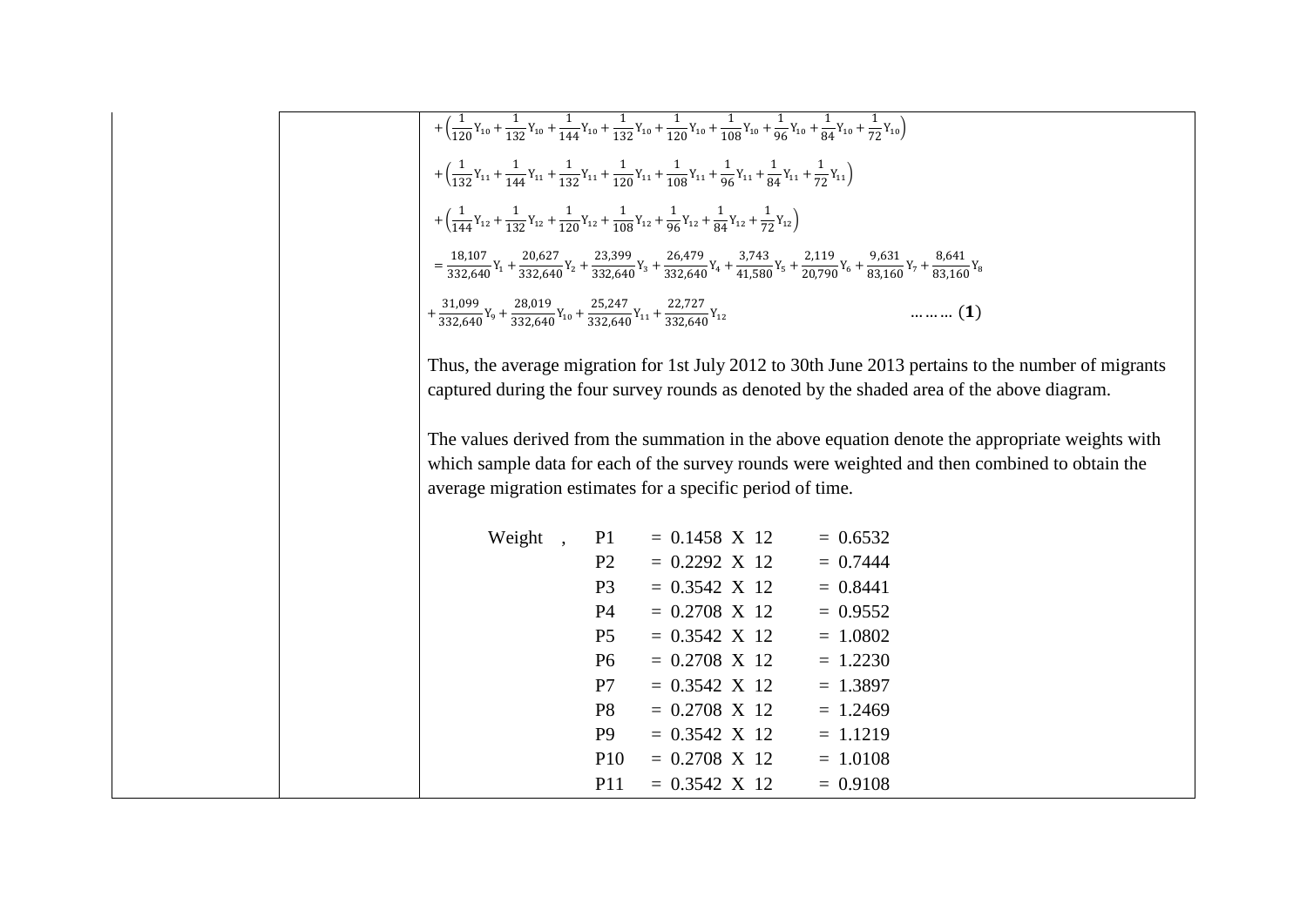$P12 = 0.2708 \text{ X } 12 = 0.8198$  $= 12.000$ 

The second stage uses the method of ratio estimation to obtain population estimates of a specific characteristic in the survey. The benchmark used is the mid-year population estimates of 2013 (based on 2010 Population and Housing Census) by age, sex and ethnic group. Therefore, the estimate of a characteristic (e.g. migration status) in a specific age-sex-ethnic group (e.g. Malay male aged 15-19), may be adjusted accordingly as follows :-

$$
E' = \sum_{n=1}^{k} E_n \left(\frac{W_n}{w_n}\right)
$$

*where*

- *is the weighted estimate from the sample count of persons for a characteristic (e.g. migration status) in a particular age-sex-ethnic-state (e.g. Malay males in the 15–19 years age group in Johor).*
- $W_n$ *is the independent mid-year population projection of the number of persons in a particular age-sex-ethnic-state*.
- *is the weighted estimate from the sample count of the number of persons in a particular agesex-ethnic-state*.
- *is a constant used in deriving the ratio-estimate of any characteristic in a particular age-sex-*
- *ethnic-state. Each constant which is the ratio of the independent population estimate to the sample count figures in a particular age-sex-ethnic group was then used to inflate any required characteristic within the particular age-sex-ethnic-state.*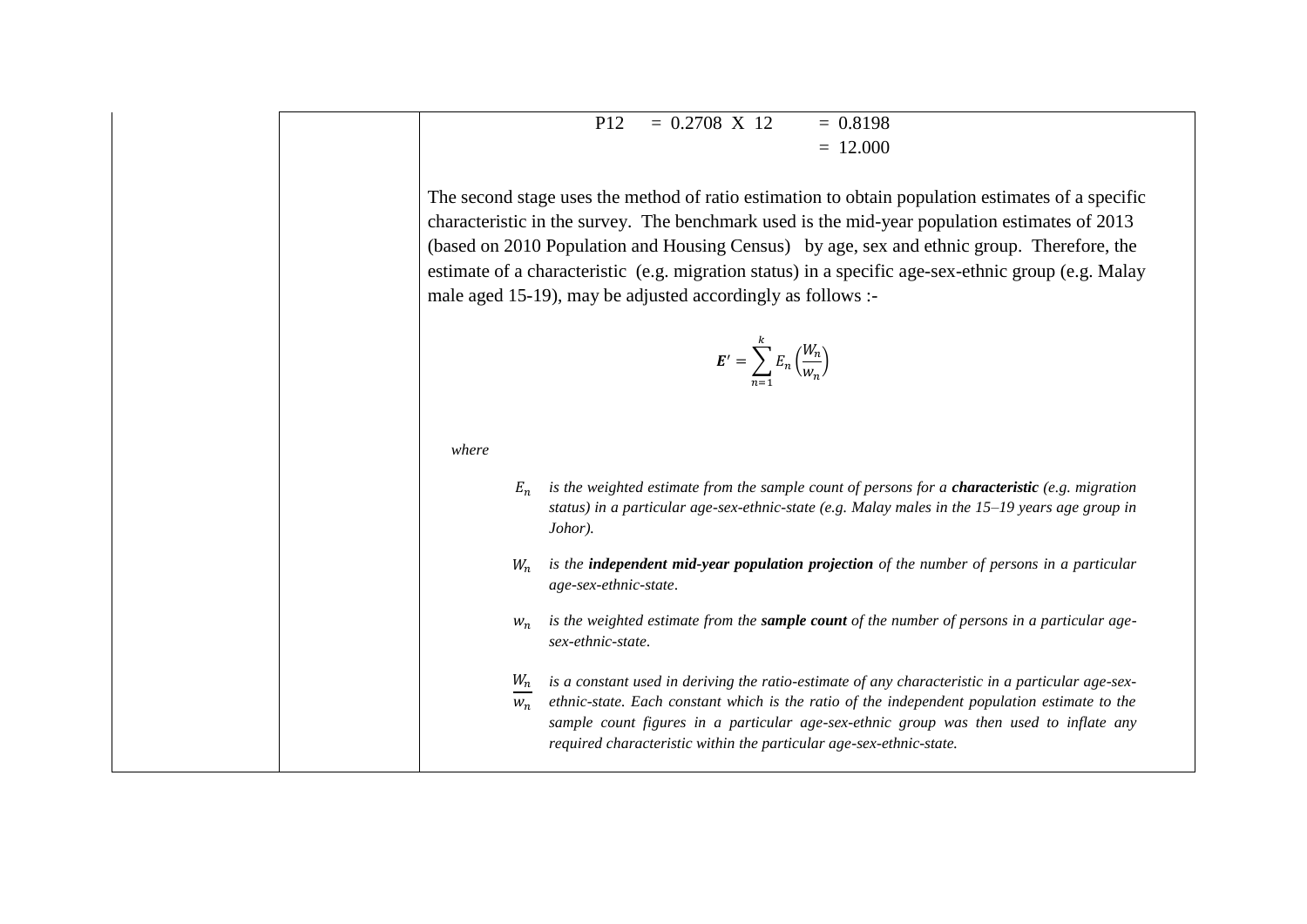|                | is the adjusted estimate of a characteristic in a particular age-sex-ethnic-state obtained by the<br>$E_n\left(\frac{W_n}{W_n}\right)$<br>age-sex-ethnic-state adjustment.<br>is obtained by adding the adjusted estimate $E_n\left(\frac{W_n}{w_n}\right)$ for all age-sex-ethnic-state. Thus, E' is<br>also known as the <b>ratio estimator</b> of the characteristic.                                             |
|----------------|----------------------------------------------------------------------------------------------------------------------------------------------------------------------------------------------------------------------------------------------------------------------------------------------------------------------------------------------------------------------------------------------------------------------|
| Imputation     | <b>NA</b>                                                                                                                                                                                                                                                                                                                                                                                                            |
| Transformation | • In-migration rate = $(In-migrants/$ Population at state of destination) x 1,000                                                                                                                                                                                                                                                                                                                                    |
|                | • Out-migration rate = (Out-migrants/Population at state of origin) $x$ 1,000                                                                                                                                                                                                                                                                                                                                        |
|                | $\bullet$ Net migration = In-migrants - Out-migrants                                                                                                                                                                                                                                                                                                                                                                 |
|                | • Net migration rate = (Net migration/Population at state of destination) $x 1,000$                                                                                                                                                                                                                                                                                                                                  |
|                | • Gross migration rate = (Gross migration/Population at state of destination) $x$ 1,000                                                                                                                                                                                                                                                                                                                              |
|                | • Migration effectiveness ratio = (Net migration/ Gross migration) $x$ 1,000                                                                                                                                                                                                                                                                                                                                         |
| Validation     | Random checks are carried out by supervisors on households that were already canvassed by the<br>enumerators.                                                                                                                                                                                                                                                                                                        |
| Index Type     | <b>NA</b>                                                                                                                                                                                                                                                                                                                                                                                                            |
| Weights        | The weights were the result of calculations involving several factors, including original selection<br>probabilities and adjustment for non-response. The weighting process would also correct for non-<br>coverage and help reduce variance of estimates. The base weight (Design Weight) for each sample is<br>equal to the reciprocal of the sample probability of selection. Weights were applied in two stages: |
|                | a. Weight estimated based on sample design;                                                                                                                                                                                                                                                                                                                                                                          |
|                | i. The probability of selection of a sample is the sampling rate for the corresponding<br>sampling stratum. If $n_h$ out of $N_h$ are selected from a stratum denoted by h, then the<br>design weight assigned to the sampled from the stratum was obtained as :                                                                                                                                                     |
|                | $W_h = \frac{N_h}{n_h}$<br>where $h$ is stratum.                                                                                                                                                                                                                                                                                                                                                                     |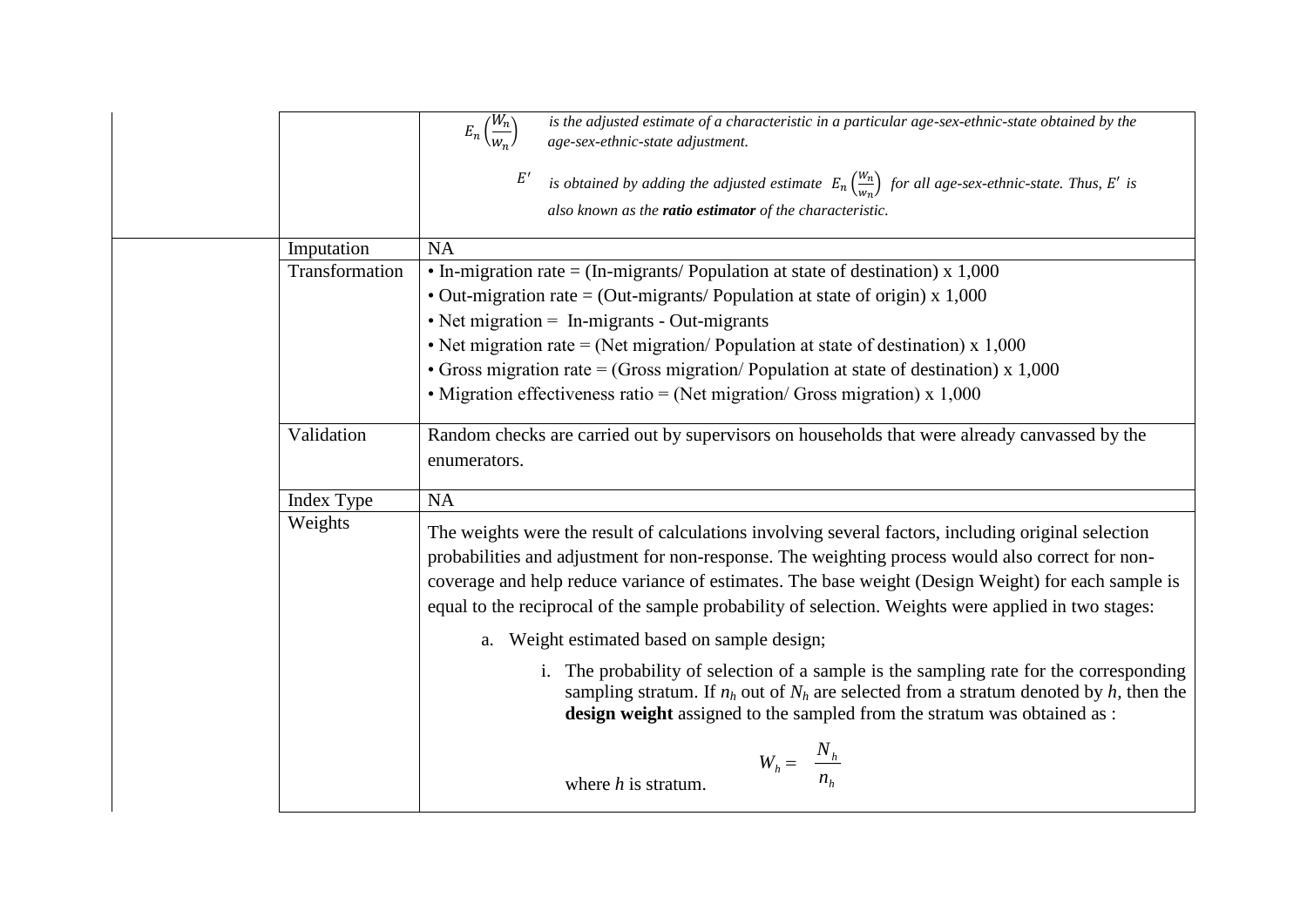|                         |                                               | ii. The List Sample cases can be divided into respondents and non-respondents.<br>Further, the respondents can be either eligible or ineligible (out of scope) for the<br>survey. We derived adjusted weight to take into consideration of this scenario.<br>The adjusted weight was obtained as:<br>$W_h = \frac{N_h}{n_h}$<br>where $n'_h$ is the number of respond samples. |
|-------------------------|-----------------------------------------------|--------------------------------------------------------------------------------------------------------------------------------------------------------------------------------------------------------------------------------------------------------------------------------------------------------------------------------------------------------------------------------|
|                         |                                               | b. Mid-year inter-censal population estimates by age, sex and ethnic group are used as<br>benchmarks to estimate the characteristics of the population (no attempt is made to adjust<br>for exclusion of the institutional population, which is not covered by the Migration<br>Survey).                                                                                       |
|                         | Seasonal<br>Adjustment                        | <b>NA</b>                                                                                                                                                                                                                                                                                                                                                                      |
|                         | Other<br>Computation<br>and<br>Adjustments    | <b>NA</b>                                                                                                                                                                                                                                                                                                                                                                      |
|                         | Dissemination<br>Formats                      | Printed or digital                                                                                                                                                                                                                                                                                                                                                             |
| <b>6. Other Aspects</b> | Recommended<br><b>Uses And</b><br>Limitations | 1. Since the survey estimates are based on a sample survey, they are subject to sampling and non-<br>sampling errors.<br>2. The Migration Survey data is subjected to 95 per cent confidence intervals.                                                                                                                                                                        |
|                         | <b>History of Data</b>                        | • The first survey was carried out in 1981.<br>• From 1981-1990, data were collected at Peninsular Malaysia level. Data at Peninsular Malaysia<br>level were available for the year 1981, 1982, 1983, 1986, 1987, 1988, 1989 and 1990.<br>· From 1992 onwards, data were collected at Malaysia level.<br>• No survey was carried out in 1991 and 1994.                         |